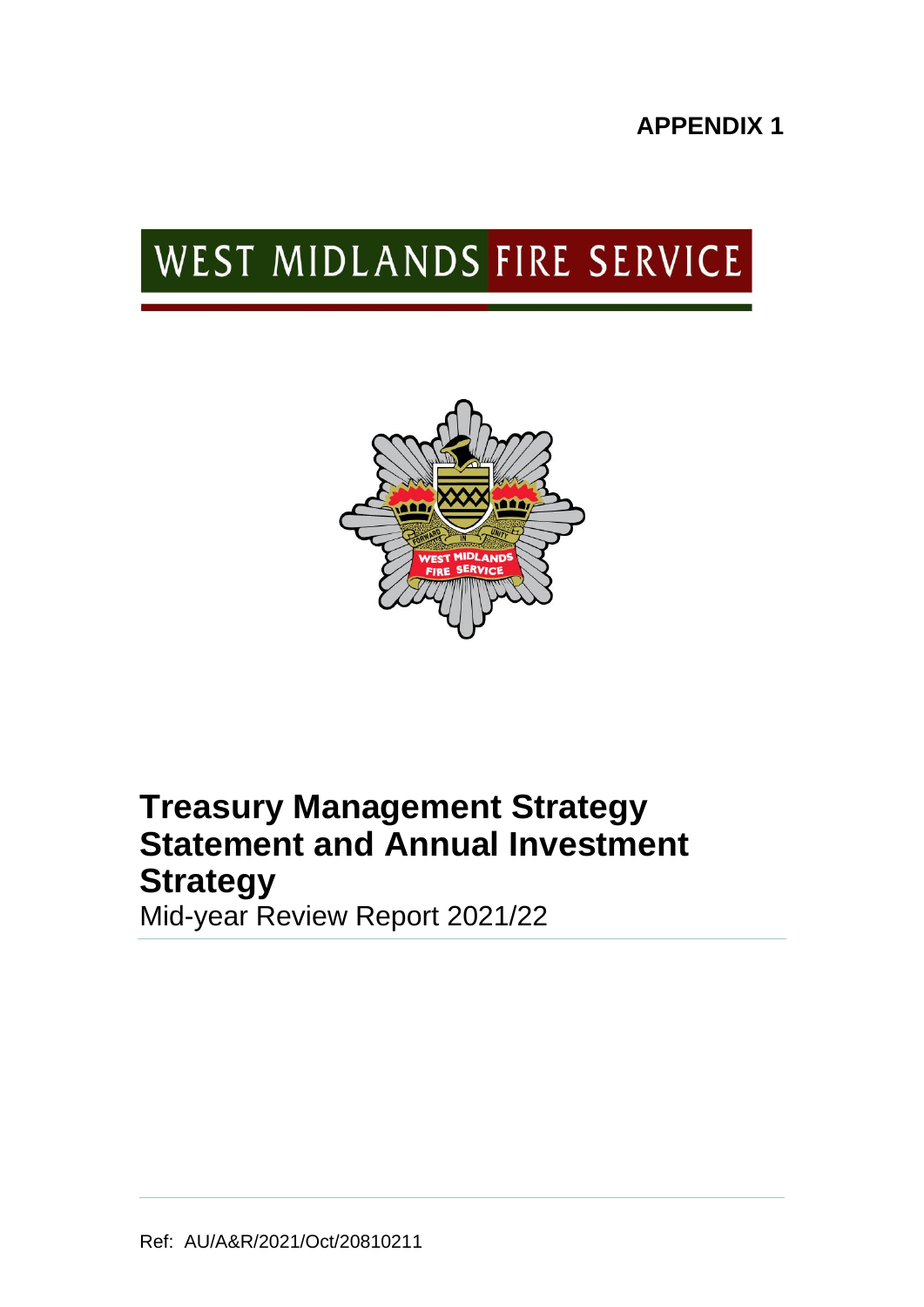## **1. Background**

The Authority operates a balanced budget, which broadly means cash raised during the year will meet its cash expenditure. Part of the treasury management operations ensure this cash flow is adequately planned, with surplus monies being invested in low risk counterparties, providing adequate liquidity initially before considering maximising investment return.

The second main function of the treasury management service is the funding of the Authority's capital plans. These capital plans provide a guide to the borrowing need of the Authority, essentially the longer-term cash flow planning to ensure the Authority can meet its capital spending operations. This management of longer-term cash may involve arranging long or shortterm loans, or using longer term cash flow surpluses, and on occasion any debt previously drawn may be restructured to meet Authority risk or cost objectives.

Accordingly, treasury management is defined as:

*"The management of the local authority's investments and cash flows, its banking, money market and capital market transactions; the effective control of the risks associated with those activities; and the pursuit of optimum performance consistent with those risks."*

## **2. Introduction**

The Chartered Institute of Public Finance and Accountancy's (CIPFA) Code of Practice on Treasury Management has been adopted by this Authority.

The primary requirements of the Code are as follows:

- Creation and maintenance of a Treasury Management Policy Statement which sets out the policies and objectives of the Authority's treasury management activities.
- Creation and maintenance of Treasury Management Practices which set out the manner in which the Authority will seek to achieve those policies and objectives.
- Receipt by the Authority of an annual Treasury Management Strategy Statement - including the Annual Investment Strategy and Minimum Revenue Provision Policy - for the year ahead, a Mid-year Review Report and an Annual Report covering activities during the previous year.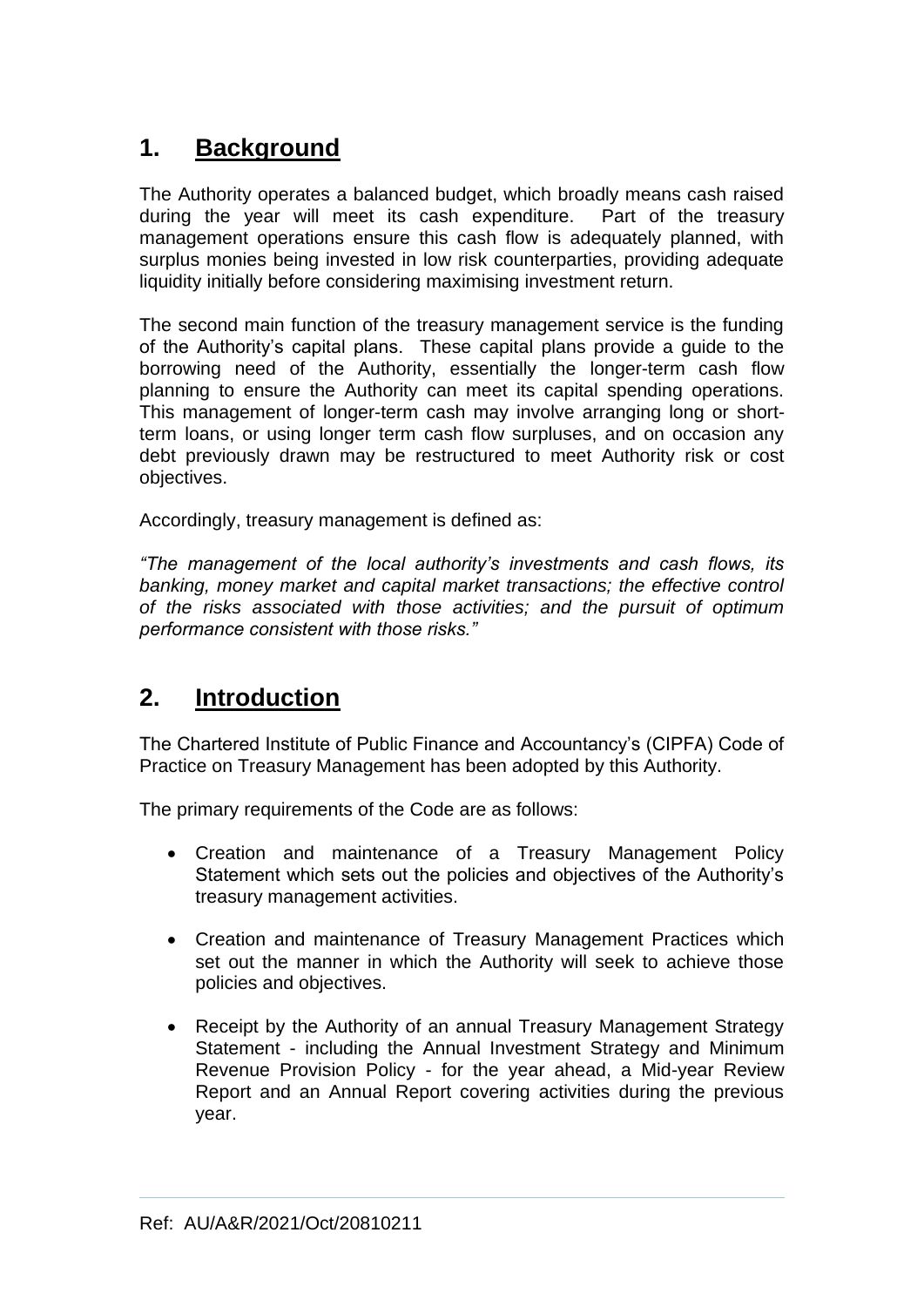- Delegation by the Authority of responsibilities for implementing and monitoring treasury management policies and practices and for the execution and administration of treasury management decisions.
- Delegation by the Authority of the role of scrutiny of treasury management strategy and policies to a specific named body. For this Authority the delegated body is the Audit and Risk Committee.

This mid-year report has been prepared in compliance with CIPFA's Code of Practice on Treasury Management, and covers the following:

- An economic update for the first six months of 2021/22;
- A review of the Treasury Management Strategy Statement and Annual Investment Strategy;
- The Authority's capital expenditure and prudential indicators;
- A review of the Authority's investment portfolio for 2021/22;
- A review of the Authority's borrowing strategy for 2021/22;
- A review of any debt rescheduling undertaken during 2021/22;
- A review of compliance with Treasury and Prudential Limits for 2021/22.

## **3. Economic update**

**UK.** The Monetary Policy Committee (MPC) on 24 September 2021 voted unanimously to leave Bank Rate unchanged at 0.10% and made no changes to its programme of quantitative easing purchases due to finish by the end of this year at a total of £895bn; two MPC members voted to stop the last £35bn of purchases as they were concerned that this would add to inflationary pressures.

There was a major shift in the tone of the MPC's minutes at this meeting from the previous meeting in August which had majored on indicating that some tightening in monetary policy was now on the horizon, but also not wanting to stifle economic recovery by too early an increase in Bank Rate. In his press conference after the August MPC meeting, Governor Andrew Bailey said, "the challenge of avoiding a steep rise in unemployment has been replaced by that of ensuring a flow of labour into jobs" and that "the Committee will be monitoring closely the incoming evidence regarding developments in the labour market, and particularly unemployment, wider measures of slack, and underlying wage pressures." In other words, it was flagging up a potential danger that labour shortages could push up wage growth by more than it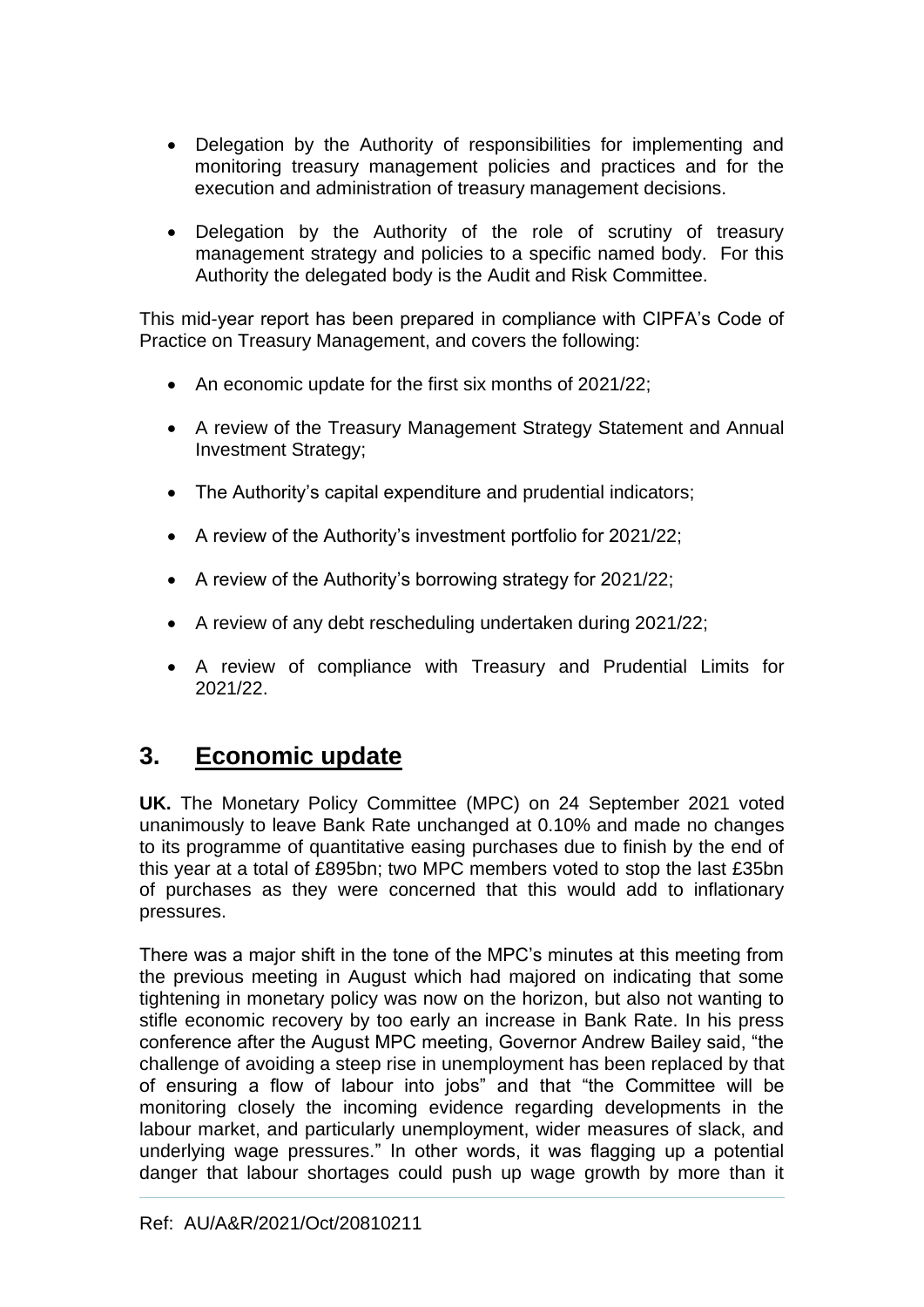expects and that, as a result, CPI inflation would stay above the 2% target for longer. It also discounted sharp increases in monthly inflation figures in the pipeline in late 2021 which were largely propelled by events a year ago e.g., the cut in VAT in August 2020 for the hospitality industry, and by temporary shortages which would eventually work their way out of the system: in other words, the MPC had been prepared to look through a temporary spike in inflation.

In August the country was just put on alert. However, this time the MPC's words indicated there had been a marked increase in concern that more recent increases in prices, particularly the increases in gas and electricity prices in October and due again next April, are, indeed, likely to lead to faster and higher inflation expectations and underlying wage growth, which would in turn increase the risk that price pressures would prove more persistent next year than previously expected. Indeed, to emphasise its concern about inflationary pressures, the MPC pointedly chose to reaffirm its commitment to the 2% inflation target in its statement; this suggested that it was now willing to look through the flagging economic recovery during the summer to prioritise bringing inflation down next year. This is a reversal of its priorities in August and a long way from words at earlier MPC meetings which indicated a willingness to look through inflation overshooting the target for limited periods to ensure that inflation was 'sustainably over 2%'. Indeed, whereas in August the MPC's focus was on getting through a winter of temporarily high energy prices and supply shortages, believing that inflation would return to just under the 2% target after reaching a high around 4% in late 2021, now its primary concern is that underlying price pressures in the economy are likely to get embedded over the next year and elevate future inflation to stay significantly above its 2% target and for longer.

Financial markets are now pricing in a first increase in Bank Rate from 0.10% to 0.25% in February 2022, but this looks ambitious as the MPC has stated that it wants to see what happens to the economy, and particularly to employment once furlough ends at the end of September. At the MPC's meeting in February it will only have available the employment figures for November: to get a clearer picture of employment trends, it would need to wait until the May meeting when it would have data up until February. At its May meeting, it will also have a clearer understanding of the likely peak of inflation.

The MPC's forward guidance on its intended monetary policy on raising Bank Rate versus selling (quantitative easing) holdings of bonds is as follows: -

1. Placing the focus on raising Bank Rate as "the active instrument in most circumstances".

- 2. Raising Bank Rate to 0.50% before starting on reducing its holdings.
- 3. Once Bank Rate is at 0.50% it would stop reinvesting maturing gilts.
- 4. Once Bank Rate had risen to at least 1%, it would start selling its holdings.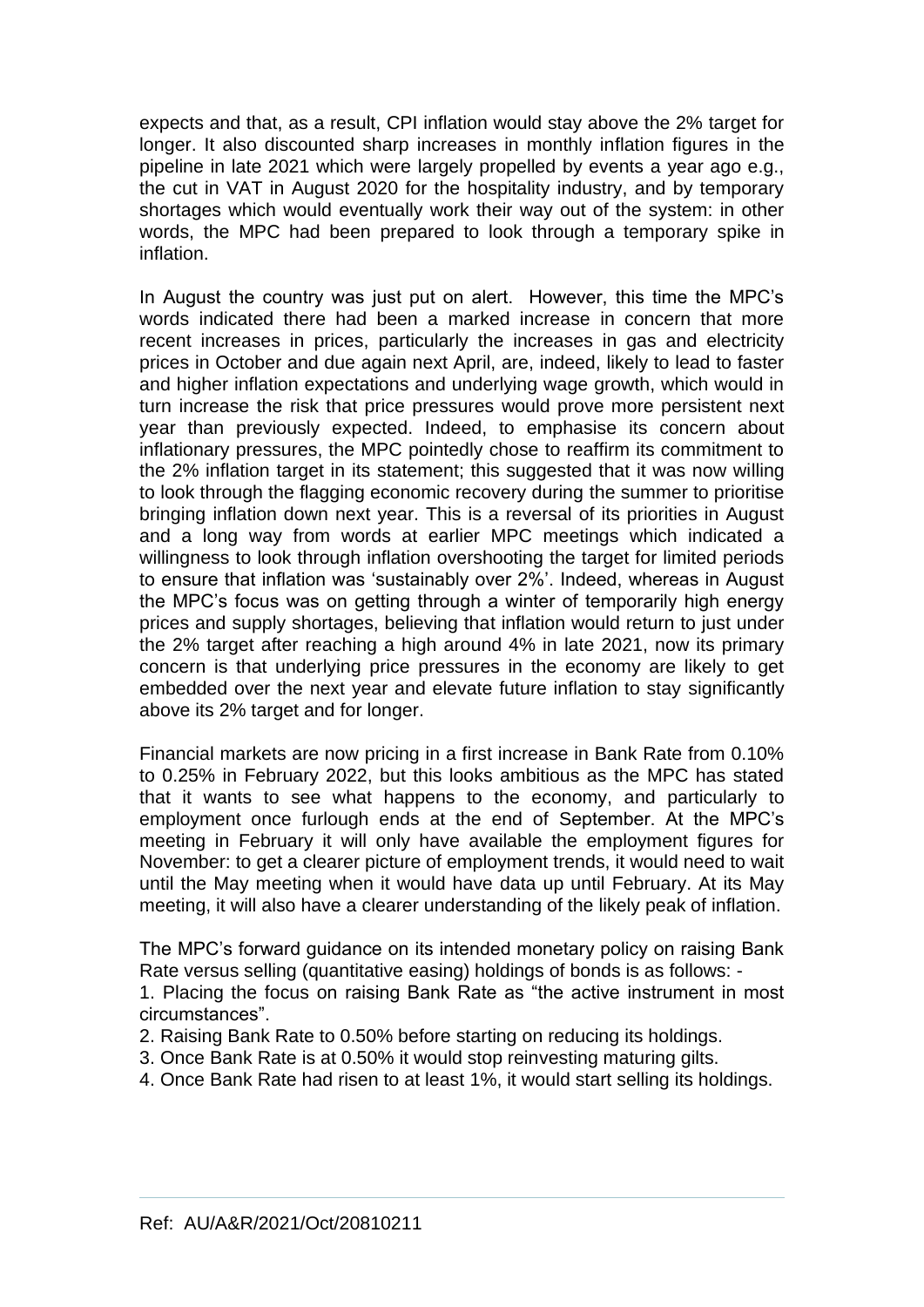COVID-19 vaccines have been the game changer which have enormously boosted confidence that life in the UK could largely return to normal during the summer after a third wave of the virus threatened to overwhelm hospitals in the spring. With the household saving rate having been exceptionally high since the first lockdown in March 2020, there is plenty of pent-up demand and purchasing power stored up for services in hard hit sectors like restaurants, travel and hotels.

**EU**. The slow role out of vaccines initially delayed economic recovery in early 2021 but the vaccination rate has picked up sharply since then. After a contraction in GDP of -0.3% in Q1, Q2 came in with strong growth of 2%, which is likely to continue into Q3, though some countries more dependent on tourism may struggle. Recent sharp increases in gas and electricity prices have increased overall inflationary pressures but the ECB is likely to see these as being only transitory after an initial burst through to around 4%, so is unlikely to be raising rates for a considerable time.

#### **Link Asset Services interest rate forecast**

| <b>Link Group Interest Rate View</b><br>29.9.21 |               |               |          |          |               |          |          |          |          |        |
|-------------------------------------------------|---------------|---------------|----------|----------|---------------|----------|----------|----------|----------|--------|
|                                                 | <b>Dec-21</b> | <b>Mar-22</b> | $Jun-22$ | $Sep-22$ | <b>Dec-22</b> | $Mar-23$ | $Jun-23$ | $Sep-23$ | $Dec-23$ | Mar-24 |
| <b>BANK RATE</b>                                | 0.10          | 0.10          | 0.25     | 0.25     | 0.25          | 0.25     | 0.50     | 0.50     | 0.50     | 0.75   |
| 3 month ave earnings                            | 0.10          | 0.10          | 0.20     | 0.20     | 0.30          | 0.40     | 0.50     | 0.50     | 0.60     | 0.70   |
| 6 month ave earnings                            | 0.20          | 0.20          | 0.30     | 0.30     | 0.40          | 0.50     | 0.60     | 0.60     | 0.70     | 0.80   |
| 12 month ave earnings                           | 0.30          | 0.40          | 0.50     | 0.50     | 0.50          | 0.60     | 0.70     | 0.80     | 0.90     | 1.00   |
| 5 yr PWLB                                       | 1.40          | 1.40          | 1.50     | 1.50     | 1.60          | 1.60     | 1.60     | 1.70     | 1.70     | 1.70   |
| 10 yr PWLB                                      | 1.80          | 1.80          | 1.90     | 1.90     | 2.00          | 2.00     | 2.00     | 2.10     | 2.10     | 2.10   |
| 25 yr PWLB                                      | 2.20          | 2.20          | 2.30     | 2.30     | 2.40          | 2.40     | 2.40     | 2.50     | 2.50     | 2.60   |
| 50 yr PWLB                                      | 2.00          | 2.00          | 2.10     | 2.20     | 2.20          | 2.20     | 2.20     | 2.30     | 2.30     | 2.40   |

Treasury advisor, Link Asset Services, has provided the following forecast:

The coronavirus outbreak has done huge economic damage to the UK and to economies around the world. After the Bank of England took emergency action in March 2020 to cut Bank Rate to 0.10%, it left Bank Rate unchanged at its subsequent meetings.

As shown in the forecast table above, one increase in Bank Rate from 0.10% to 0.25% has now been included in quarter 2 of 2022/23, a second increase to 0.50% in quarter 2 of 23/24 and a third one to 0.75% in quarter 4 of 23/24.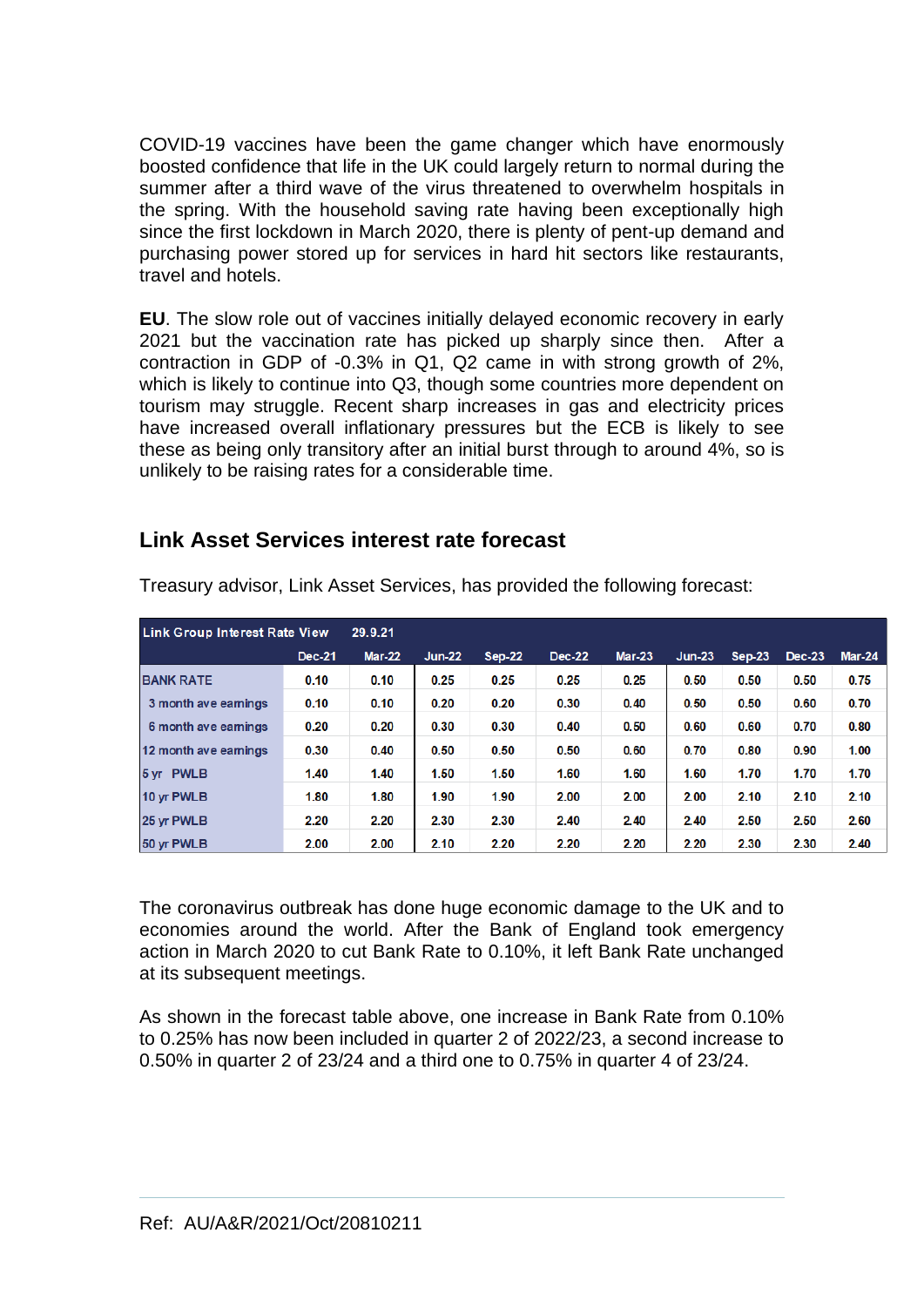#### **The Balance of Risks to the UK**

The overall balance of risks to economic growth in the UK is now to the downside, including residual risks from Covid and its variants - both domestically and their potential effects worldwide.

#### **Forecasts for Bank Rate**

The Bank Rate is not expected to go up fast after the initial rate rise as the supply potential of the economy has not generally taken a major hit during the pandemic, so should be able to cope well with meeting demand without causing inflation to remain elevated in the medium-term, or to inhibit inflation from falling back towards the MPC's 2% target after the surge to around 4% towards the end of 2021. Three increases in Bank rate are forecast in the period to March 2024, ending at 0.75%. However, these forecasts may well need changing within a relatively short time frame for the following reasons: -

- There are increasing grounds for viewing the economic recovery as running out of steam during the summer and now into the autumn. This could lead into stagflation which would create a dilemma for the MPC as to which way to face.
- Will some current key supply shortages e.g., petrol and diesel, spill over into causing economic activity in some sectors to take a significant hit?
- Rising gas and electricity prices in October and next April and increases in other prices caused by supply shortages and increases in taxation next April, are already going to deflate consumer spending power without the MPC having to take any action on Bank Rate to cool inflation. Then we have the Government's upcoming budget in October, which could also end up in reducing consumer spending power.
- On the other hand, consumers are sitting on around £200bn of excess savings left over from the pandemic so when will they spend this sum, in part or in total?
- There are 1.6 million people coming off furlough at the end of September; how many of those will not have jobs on 1st October and will, therefore, be available to fill labour shortages in many sectors of the economy? So, supply shortages which have been driving up both wages and costs, could reduce significantly within the next six months or so and alleviate the MPC's current concerns.
- There is a risk that there could be further nasty surprises on the Covid front, on top of the flu season this winter, which could depress economic activity.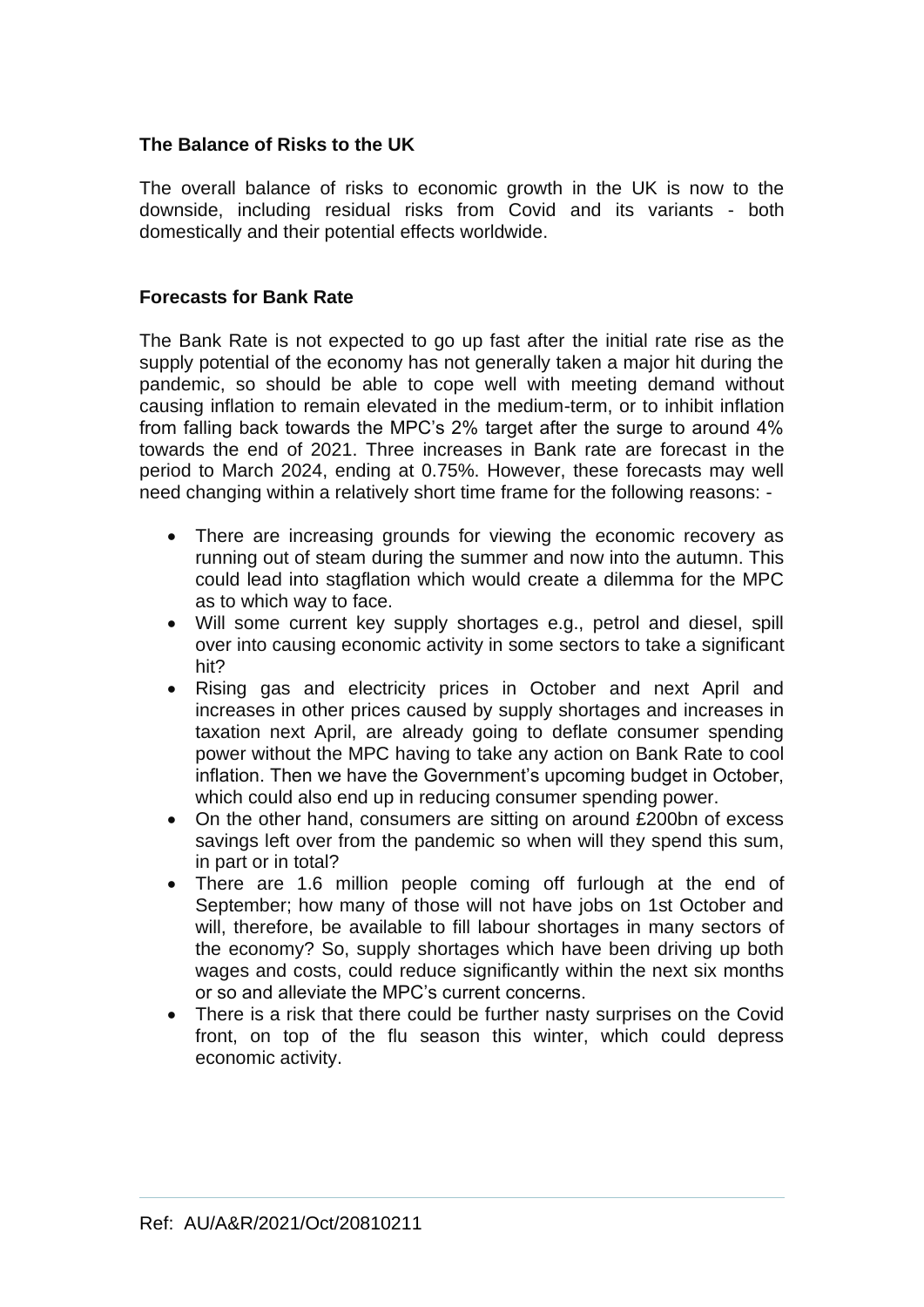In summary, with the high level of uncertainty prevailing on several different fronts, it is likely that these forecasts will need to be revised again soon - in line with what the new news is.

It also needs to be borne in mind that Bank Rate being cut to 0.10% was an emergency measure to deal with the Covid crisis hitting the UK in March 2020. At any time, the MPC could decide to simply take away that final emergency cut from 0.25% to 0.10% on the grounds of it no longer being warranted and as a step forward in the return to normalisation. In addition, any Bank Rate under 1% is both highly unusual and highly supportive of economic growth.

### 4. **Treasury Management Strategy Statement and Annual Investment Strategy update**

The Treasury Management Strategy Statement (TMSS) for 2021/22 was approved by the Authority on 15 February 2021. There are no policy changes to the TMSS; the details in this report update the position in the light of the updated economic position and budgetary changes already approved.

| <b>Prudential Indicator 2021/22</b>        | Original<br><b>Prudential</b><br><b>Indicator</b> | <b>Revised</b><br><b>Prudential</b><br><b>Indicator</b> |  |
|--------------------------------------------|---------------------------------------------------|---------------------------------------------------------|--|
| <b>Authorised Limit</b>                    | £42m                                              | £42m                                                    |  |
| Operational Boundary                       | £38m                                              | £38m                                                    |  |
| Capital Financing Requirement<br>(31.3.21) | £35m                                              | £35m                                                    |  |

## **5. The Authority's Capital Position (Prudential Indicators)**

This section of the report provides an update on:

- The Authority's capital expenditure plans;
- How these plans are being financed;
- The impact of the changes in the capital expenditure plans on the prudential indicators and the underlying need to borrow; and
- Compliance with the limits in place for borrowing activity.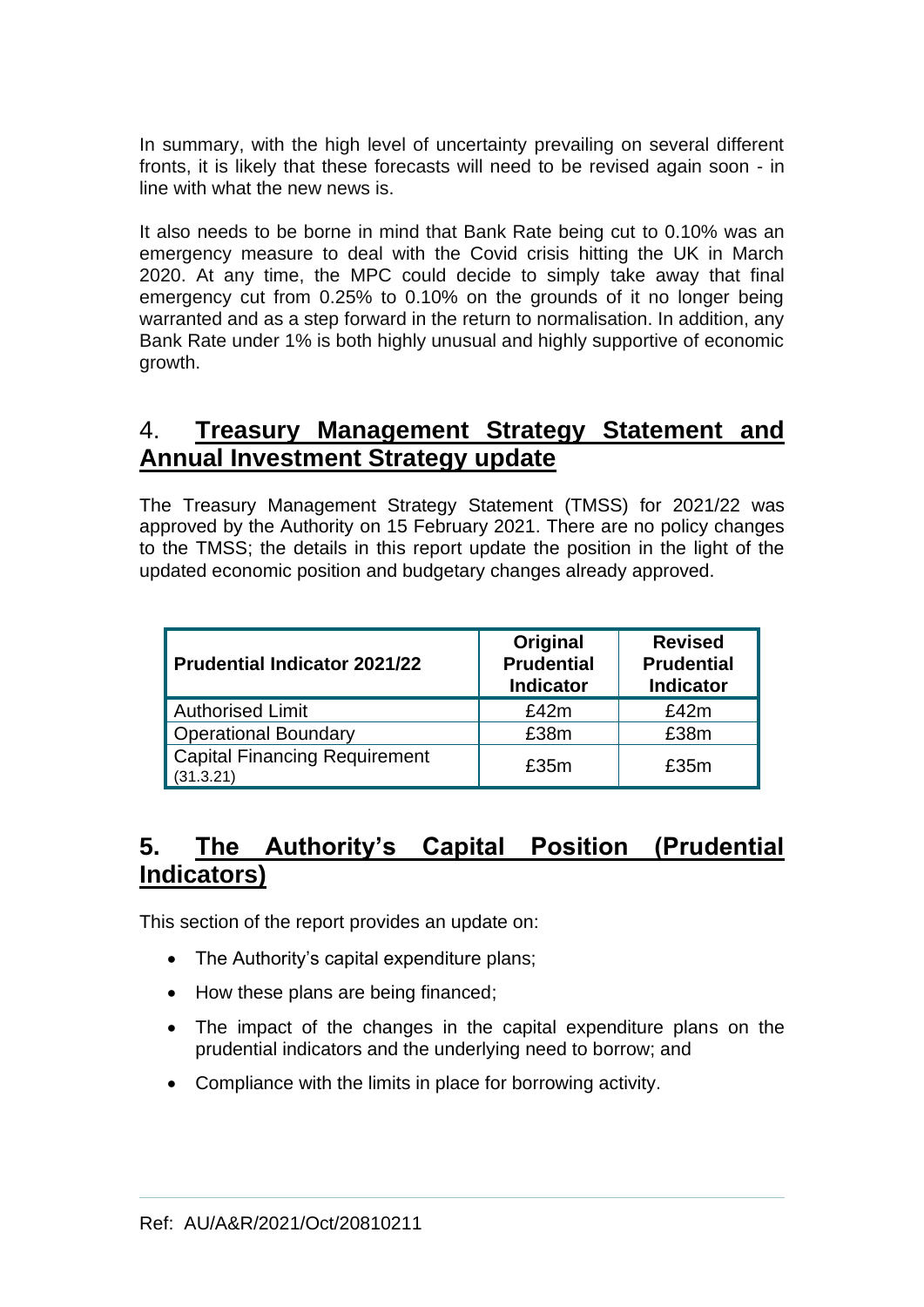## **Prudential Indicator for Capital Expenditure**

The table below shows the capital programme which was approved by the Authority 15 February 2021, it has since been revised to reflect the impact of capital expenditure and financing decisions in 2020/21. The forecast outturn position is as at 30th September 2021.

| <b>Capital Expenditure 2021/22</b>     | <b>Approved</b><br><b>Feb 2021</b><br>£000 | <b>Revised</b><br><b>Estimate</b><br>£000 | <b>Forecast</b><br><b>Outturn</b><br>£000 |
|----------------------------------------|--------------------------------------------|-------------------------------------------|-------------------------------------------|
| <b>Land &amp; Buildings:</b>           |                                            |                                           |                                           |
| <b>Boiler Replacement Programme</b>    | 87                                         | 285                                       | 280                                       |
| <b>Roof Replacements</b>               | 805                                        | 892                                       | 377                                       |
| <b>Windows &amp; Door Replacements</b> | 677                                        | 677                                       | 681                                       |
| <b>Rewires</b>                         | 158                                        | 399                                       | 399                                       |
| <b>Drill Tower/Training Facilities</b> | 400                                        | 689                                       | 689                                       |
| <b>Other Building Modifications</b>    | 0                                          | 59                                        | 59                                        |
| <b>Security Works</b>                  | 0                                          | 73                                        | 86                                        |
| <b>Occupational Health Relocation</b>  | 0                                          | 36                                        | 36                                        |
| <b>Aston Fire Station</b>              | 0                                          | 97                                        | 80                                        |
| Health & Safety Work (COVID)           | 0                                          | 320                                       | 300                                       |
|                                        |                                            |                                           |                                           |
| <b>Vehicles:</b>                       |                                            |                                           |                                           |
| Vehicle Replacement Programme          | 5,636                                      | 4,423                                     | 3,673                                     |
|                                        |                                            |                                           |                                           |
| <b>ICT &amp; Equipment:</b>            |                                            |                                           |                                           |
| C+C Upgrade - Vision 4/ESMCP           | 0                                          | 150                                       | 150                                       |
|                                        |                                            |                                           |                                           |
| <b>Total</b>                           | 7,763                                      | 8,100                                     | 6,810                                     |

## **Changes to the Financing of the Capital Programme**

The table below draws together the main strategy elements of the capital expenditure plans and the expected financing arrangements of this capital expenditure. The borrowing element of the table increases the underlying indebtedness of the Authority by way of the Capital Financing Requirement (CFR), although this will be reduced in part by revenue charges for the repayment of debt (the Minimum Revenue Provision). This direct borrowing need may also be supplemented by maturing debt and other treasury requirements.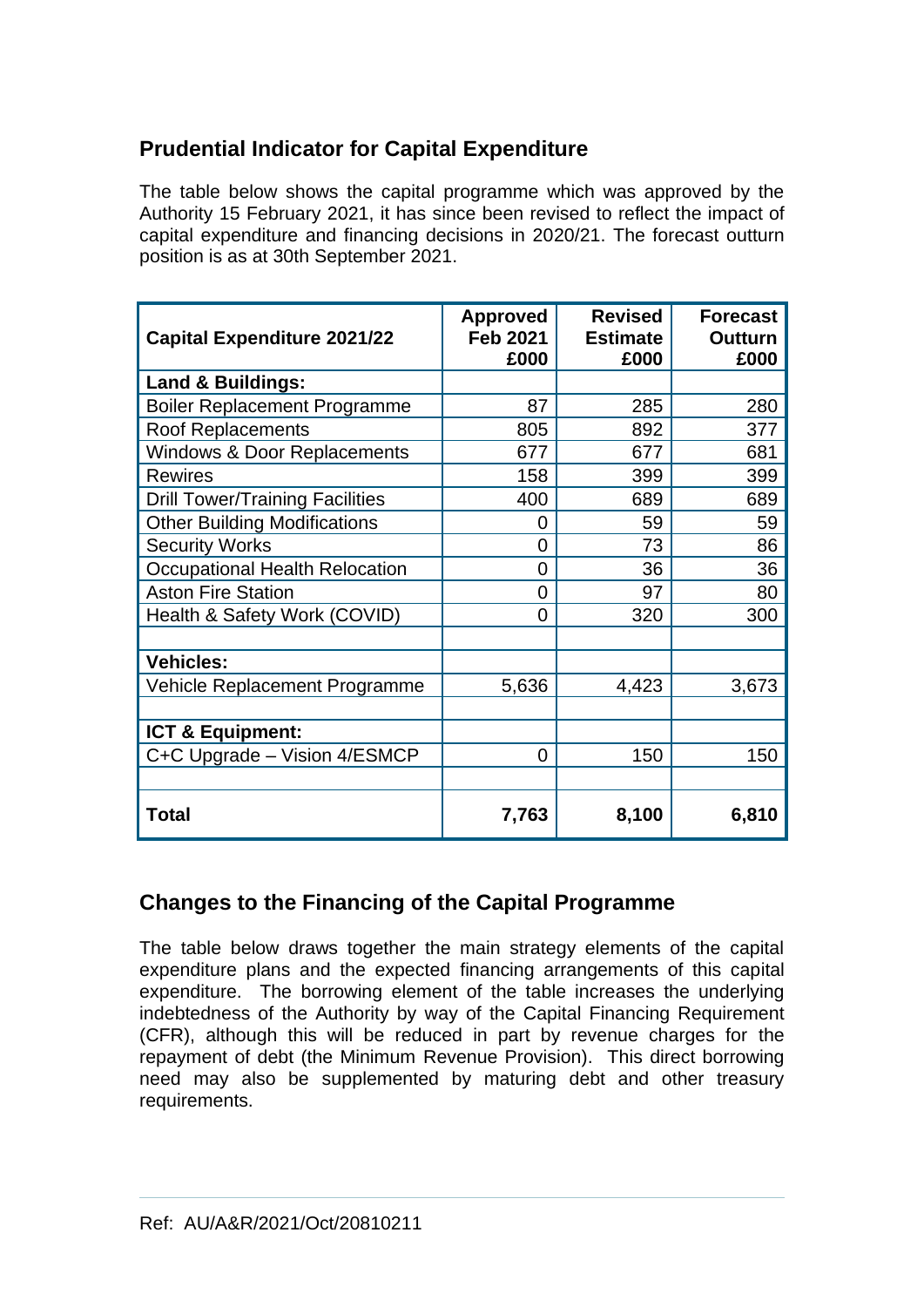| <b>Capital Expenditure 2021/22</b>     | <b>Approved</b><br><b>Feb 2021</b><br>£000 | <b>Revised</b><br><b>Estimate</b><br>£000 | <b>Forecast</b><br><b>Outturn</b><br>£000 |
|----------------------------------------|--------------------------------------------|-------------------------------------------|-------------------------------------------|
| <b>Total Spend</b>                     | 7,763                                      | 8,100                                     | 6,810                                     |
| Financed by:                           |                                            |                                           |                                           |
| <b>Capital Receipts</b>                |                                            |                                           |                                           |
| <b>Capital Grants / Contributions</b>  |                                            | 74                                        | 74                                        |
| <b>Revenue Contribution to Capital</b> | 7,763                                      | 8,026                                     | 6,736                                     |
| <b>Total Financing</b>                 | 7,763                                      | 8,100                                     | 6,810                                     |
| <b>Borrowing Need</b>                  | O                                          |                                           |                                           |

#### **Changes to the Prudential Indicators for the CFR, External Debt and the Operational Boundary**

The table below shows the CFR, which is the underlying external need to incur borrowing for a capital purpose. It also shows the expected debt position over the period. This is termed the Operational Boundary.

#### *Prudential Indicator – CFR*

The Authority is on target to achieve the original forecast CFR.

#### *Prudential Indicator – External Debt / the Operational Boundary*

|                                                                 | 2021/22<br>Original<br><b>Estimate</b> | 2021/22<br><b>Revised</b><br><b>Estimate</b> |  |  |  |
|-----------------------------------------------------------------|----------------------------------------|----------------------------------------------|--|--|--|
| Prudential Indicator - CFR                                      |                                        |                                              |  |  |  |
| Total CFR (31.3.21)                                             | £35m                                   | £35m                                         |  |  |  |
|                                                                 |                                        |                                              |  |  |  |
| Prudential Indicator - External Debt / the Operational Boundary |                                        |                                              |  |  |  |
| <b>Borrowing</b>                                                | £38m                                   | £38m                                         |  |  |  |
|                                                                 |                                        |                                              |  |  |  |
| Total debt 31 March 2021                                        | £34m                                   | £34m                                         |  |  |  |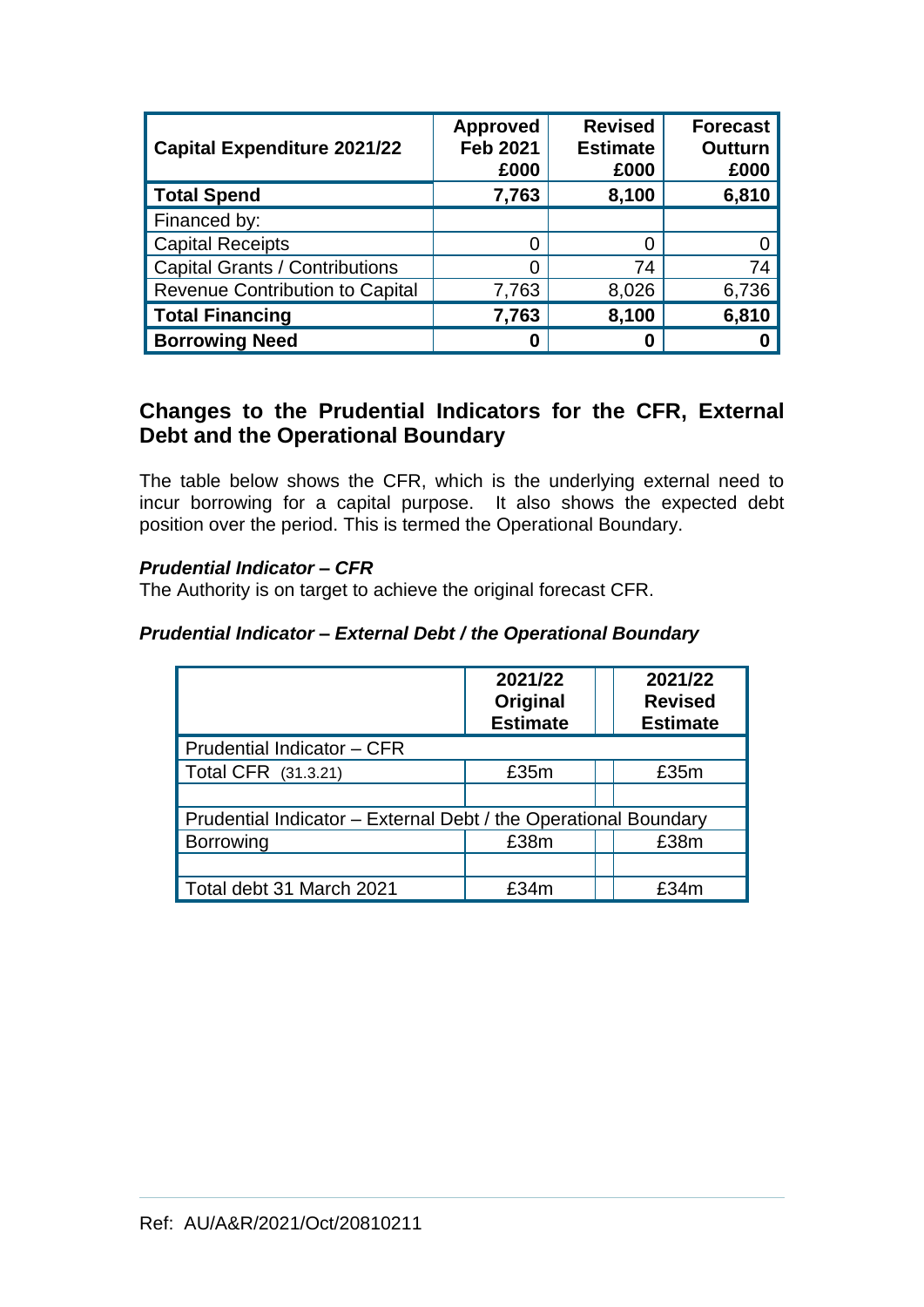### **Limits to Borrowing Activity**

The first key control over the treasury activity is a prudential indicator to ensure that over the medium term, net borrowing (borrowings less investments) will only be for a capital purpose. Gross external borrowing should not, except in the short term, exceed the total of CFR in the preceding year plus the estimates of any additional CFR for 2021/22 and next two financial years. This allows some flexibility for limited early borrowing for future years. The Authority has approved a policy for borrowing in advance of need which will be adhered to if this proves prudent.

|                                     | 2021/22<br>Original<br><b>Estimate</b> | 2021/22<br><b>Revised</b><br><b>Estimate</b> |
|-------------------------------------|----------------------------------------|----------------------------------------------|
| Gross borrowing (Excluding Ex WMCC) | £31m                                   | £31m                                         |
| $CFR$ (31.3.21)                     | £35m                                   | £35m                                         |

The Treasurer reports that no difficulties are envisaged for the current or future years in complying with this prudential indicator.

A further prudential indicator controls the overall level of borrowing. This is the Authorised Limit which represents the limit beyond which borrowing is prohibited and needs to be set and revised by Members. It reflects the level of borrowing which, while not desired, could be afforded in the short term, but is not sustainable in the longer term. It is the expected maximum borrowing need with some headroom for unexpected movements. This is the statutory limit determined under section 3 (1) of the Local Government Act 2003.

| Authorised limit for external debt | 2021/22<br>Original<br><b>Indicator</b> | 2021/22<br><b>Revised</b><br><b>Indicator</b> |  |
|------------------------------------|-----------------------------------------|-----------------------------------------------|--|
| <b>Borrowing</b>                   | £42m                                    | £42m                                          |  |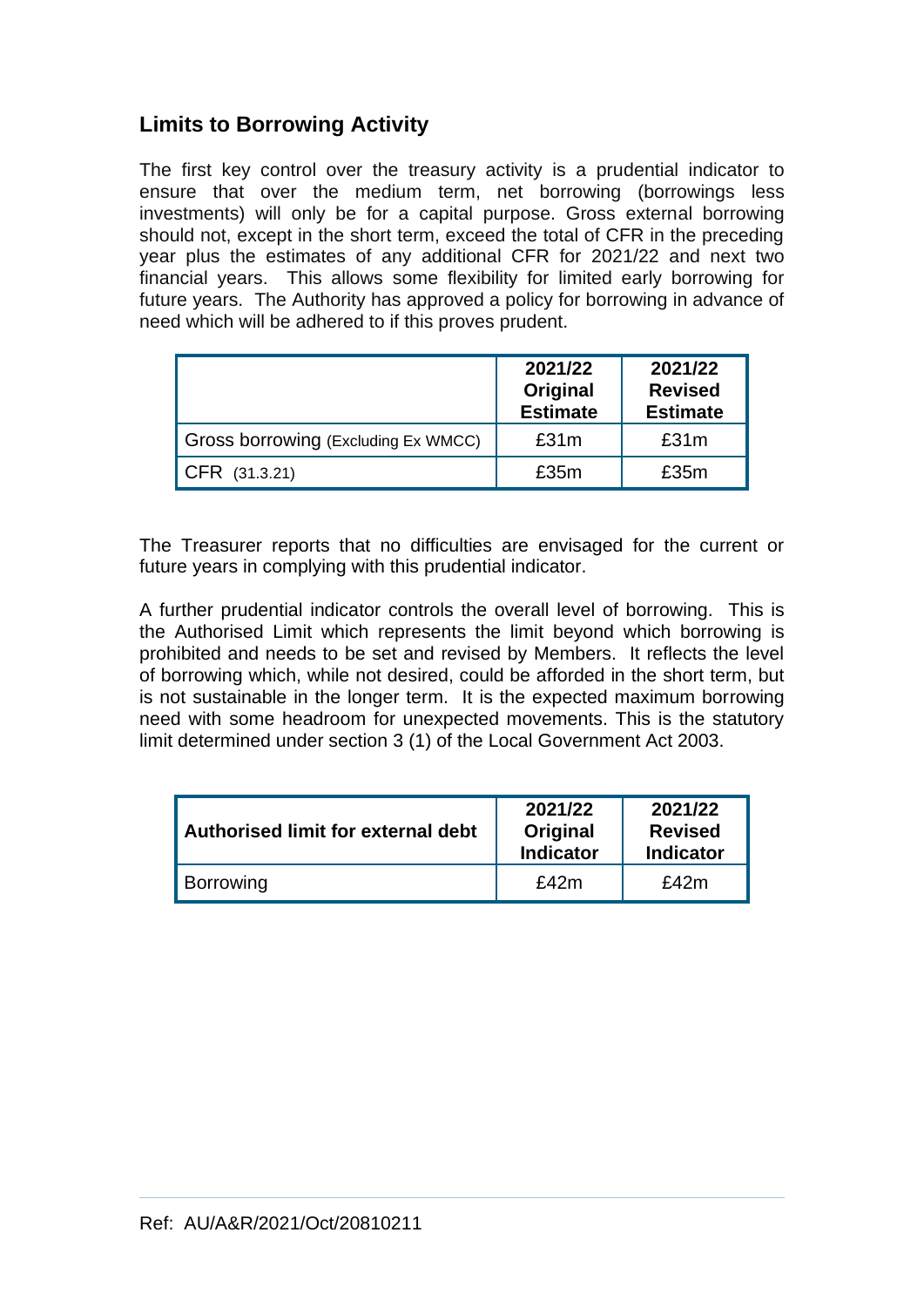## **6. Borrowing**

The Authority's CFR for 2021/22 is £35m (31.3.21). The CFR denotes the Authority's underlying need to borrow for capital purposes. If the CFR is positive the Authority may borrow from the PWLB or the market (external borrowing) or from internal balances on a temporary basis (internal borrowing). The balance of external and internal borrowing is generally driven by market conditions.

It is not anticipated that borrowing will be undertaken during this financial year however this requirement will be monitored by the Treasurer as part of the capital financing decisions.

The graph below shows the movement in PWLB rates for the first six months of the year:



|                | 1 Year     | 5 Year     | 10 Year    | 25 Year    | 50 Year    |
|----------------|------------|------------|------------|------------|------------|
| Low            | 0.78%      | 1.05%      | 1.39%      | 1.75%      | 1.49%      |
| <b>Date</b>    | 08/04/2021 | 08/07/2021 | 05/08/2021 | 17/08/2021 | 10/08/2021 |
| <b>High</b>    | 0.98%      | 1.42%      | 1.81%      | 2.27%      | 2.06%      |
| <b>Date</b>    | 24/09/2021 | 28/09/2021 | 28/09/2021 | 13/05/2021 | 13/05/2021 |
| <b>Average</b> | 0.84%      | 1.16%      | 1.60%      | 2.02%      | 1.81%      |
| <b>Spread</b>  | 0.20%      | 0.37%      | 0.42%      | 0.52%      | 0.57%      |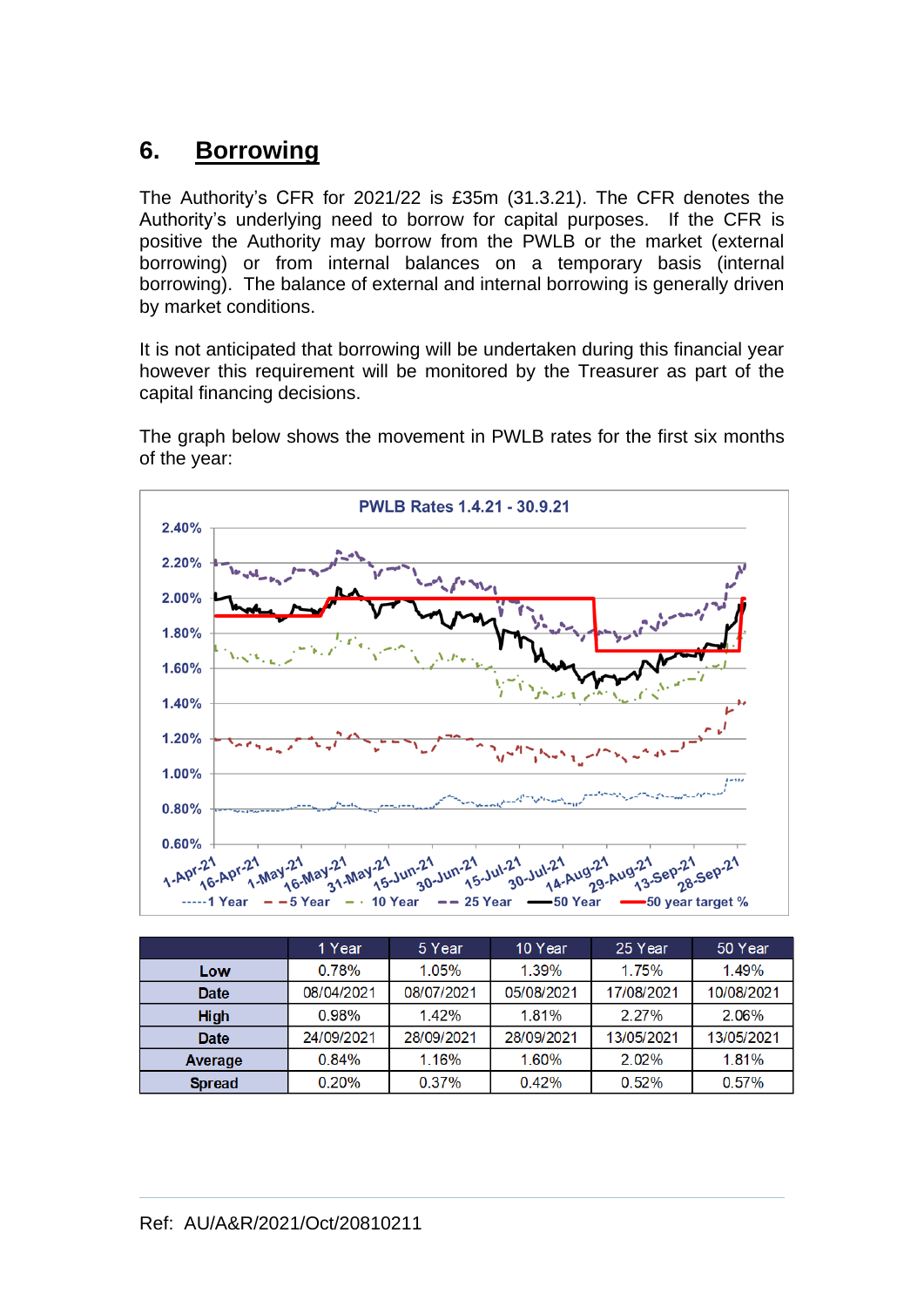## **7. Debt Rescheduling**

Debt rescheduling opportunities have been very limited in the current economic climate and following the various increases in the margins added to gilt yields which have impacted PWLB new borrowing rates since October 2010. No debt rescheduling has therefore been undertaken to date in the current financial year.

## **8. Compliance with Treasury and Prudential Limits**

It is a statutory duty for the Authority to determine and keep under review the affordable borrowing limits. During the half year ended 30th September 2021, the Authority has operated within the treasury and prudential indicators set out in the Authority's Treasury Management Strategy Statement for 2021. The Treasurer reports that no difficulties are envisaged for the current or future years in complying with these indicators

## **9. Investment Portfolio 2021/22**

The Treasury Management Strategy Statement (TMSS) for 2021/22, which includes the Annual Investment Strategy, was approved by the Authority on 15 February 2021. In accordance with the CIPFA Treasury Management Code of Practice, it sets out the Authority's investment priorities as being:

- Security of capital
- **Liquidity**
- Yield

The Authority will aim to achieve the optimum return (yield) on its investments commensurate with proper levels of security and liquidity and with the Authority's risk appetite. In the current economic climate it is considered appropriate to keep investments short term to cover cash flow needs, but also to seek out value available in periods up to 12 months with high credit rated financial institutions, using the Link suggested creditworthiness approach.

As shown by the interest rate forecasts in section 3, it is now impossible to earn the level of interest rates commonly seen in previous decades as all short-term money market investment rates have only risen weakly since Bank Rate was cut to 0.10% in March 2020 until the MPC meeting on 24 September 2021 when 6 and 12 month rates rose in anticipation of Bank Rate going up in 2022. Given this environment and the fact that Bank Rate may only rise marginally, or not at all, before mid-2023, investment returns are expected to remain low.